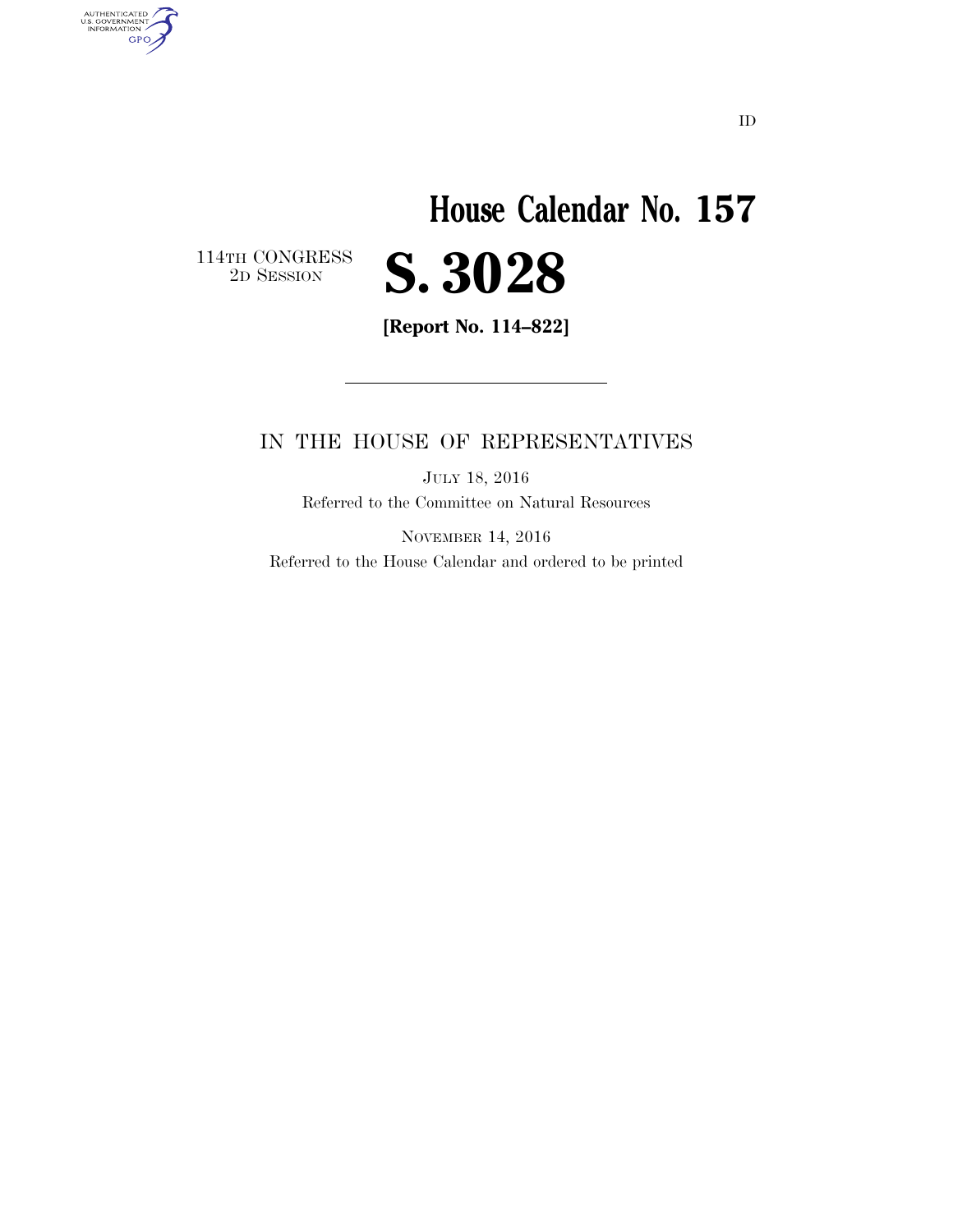## **AN ACT**

2

To redesignate the Olympic Wilderness as the Daniel J. Evans Wilderness.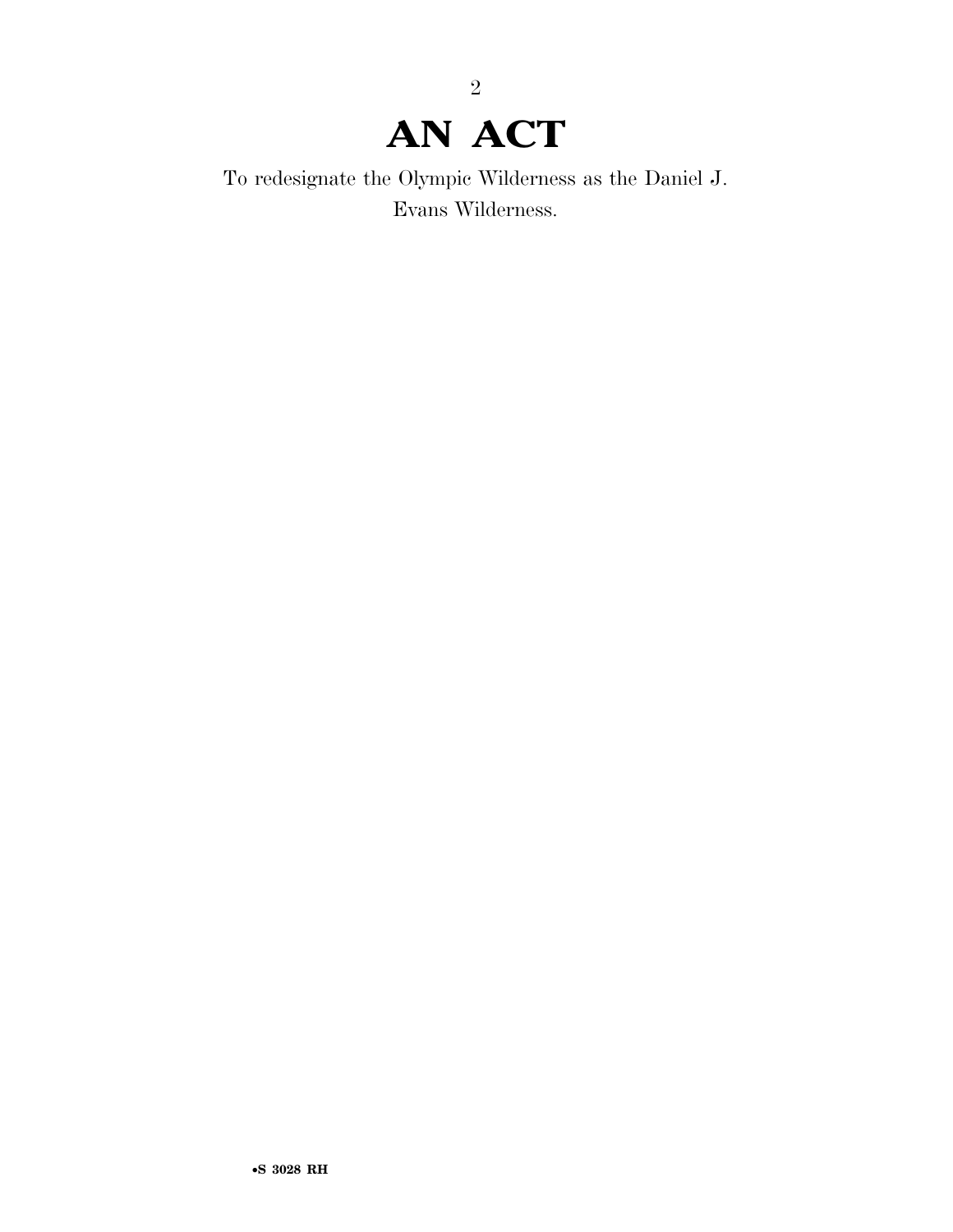*Be it enacted by the Senate and House of Representa-tives of the United States of America in Congress assembled,* 

## **SECTION 1. SHORT TITLE.**

 This Act may be cited as the ''Daniel J. Evans Olym-pic National Park Wilderness Act''.

#### **SEC. 2. REDESIGNATION AS DANIEL J. EVANS WILDERNESS.**

 (a) REDESIGNATION.—Section 101(a) of the Wash- ington Park Wilderness Act of 1988 (16 U.S.C. 1132 note; 102 Stat. 3961) is amended, in the second sentence, by striking ''Olympic Wilderness'' and inserting ''Daniel J. Evans Wilderness''.

 (b) REFERENCES.—Any reference in a law, map, reg- ulation, document, paper, or other record of the United States to the Olympic Wilderness shall be deemed to be a reference to the Daniel J. Evans Wilderness.